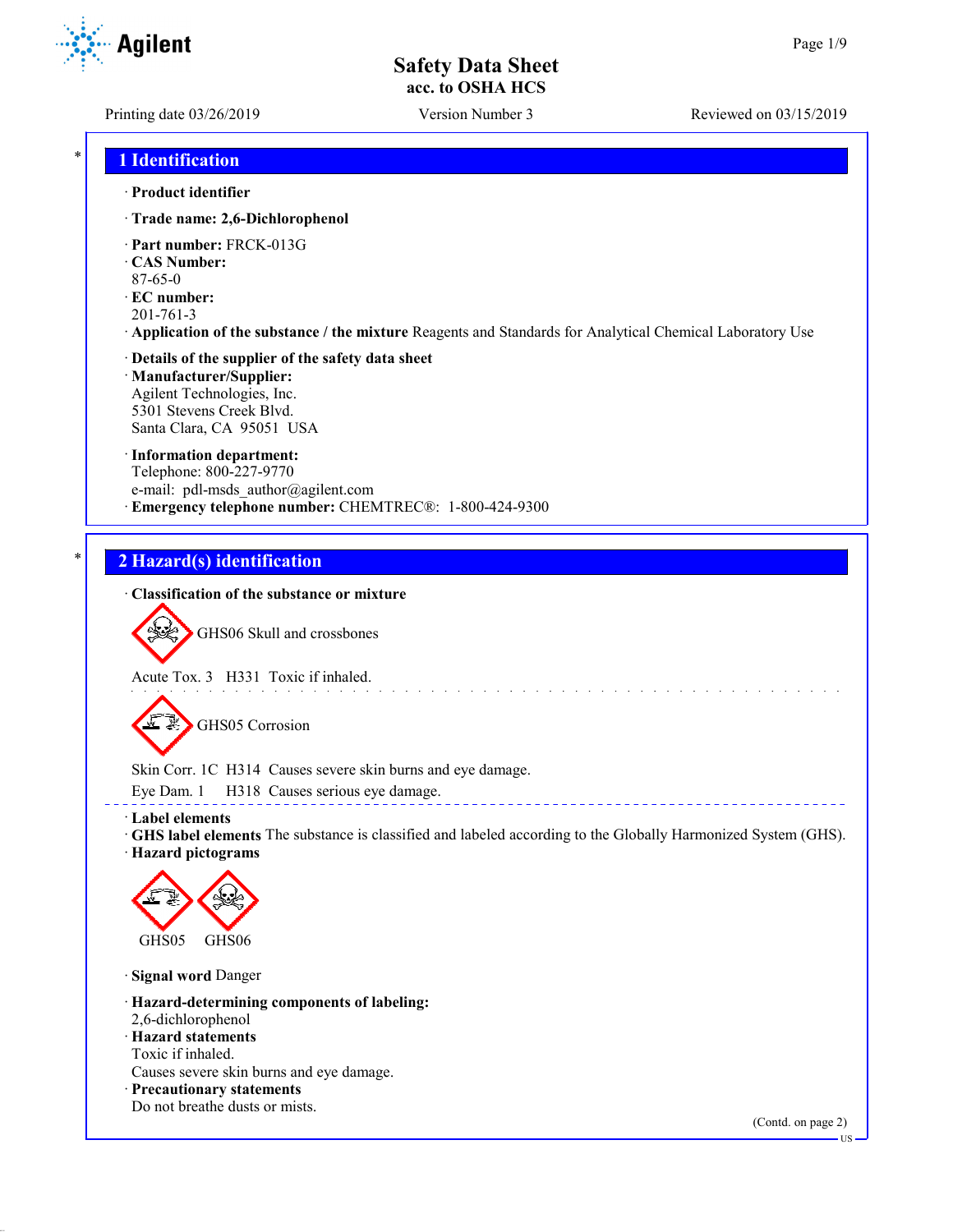Printing date 03/26/2019 Version Number 3 Reviewed on 03/15/2019

**Trade name: 2,6-Dichlorophenol**

(Contd. of page 1) Wash thoroughly after handling. Use only outdoors or in a well-ventilated area. Wear protective gloves/protective clothing/eye protection/face protection. If swallowed: Rinse mouth. Do NOT induce vomiting. If on skin (or hair): Take off immediately all contaminated clothing. Rinse skin with water/shower. IF INHALED: Remove person to fresh air and keep comfortable for breathing. If in eyes: Rinse cautiously with water for several minutes. Remove contact lenses, if present and easy to do. Continue rinsing. Immediately call a poison center/doctor. Specific treatment (see on this label). Wash contaminated clothing before reuse. Store in a well-ventilated place. Keep container tightly closed. Store locked up. Dispose of contents/container in accordance with local/regional/national/international regulations. · **Classification system:** · **NFPA ratings (scale 0 - 4)** 4  $\overline{0}$  $\overline{0}$  $Health = 4$  $Fire = 0$ Reactivity  $= 0$ · **HMIS-ratings (scale 0 - 4) HEALTH**  FIRE REACTIVITY  $\boxed{0}$  Reactivity = 0 \*3  $\boxed{0}$ Health  $= *3$  $Fire = 0$ · **Other hazards** · **Results of PBT and vPvB assessment** · **PBT:** Not applicable. · **vPvB:** Not applicable. **3 Composition/information on ingredients**

- · **Chemical characterization: Substances** · **CAS No. Description**
- 87-65-0 2,6-dichlorophenol
- · **Identification number(s)**
- · **EC number:** 201-761-3

## \* **4 First-aid measures**

- · **Description of first aid measures**
- · **General information:**
- Immediately remove any clothing soiled by the product.
- Remove breathing apparatus only after contaminated clothing have been completely removed.
- In case of irregular breathing or respiratory arrest provide artificial respiration.
- · **After inhalation:**
- Supply fresh air or oxygen; call for doctor.
- In case of unconsciousness place patient stably in side position for transportation.
- · **After skin contact:** Immediately wash with water and soap and rinse thoroughly.

US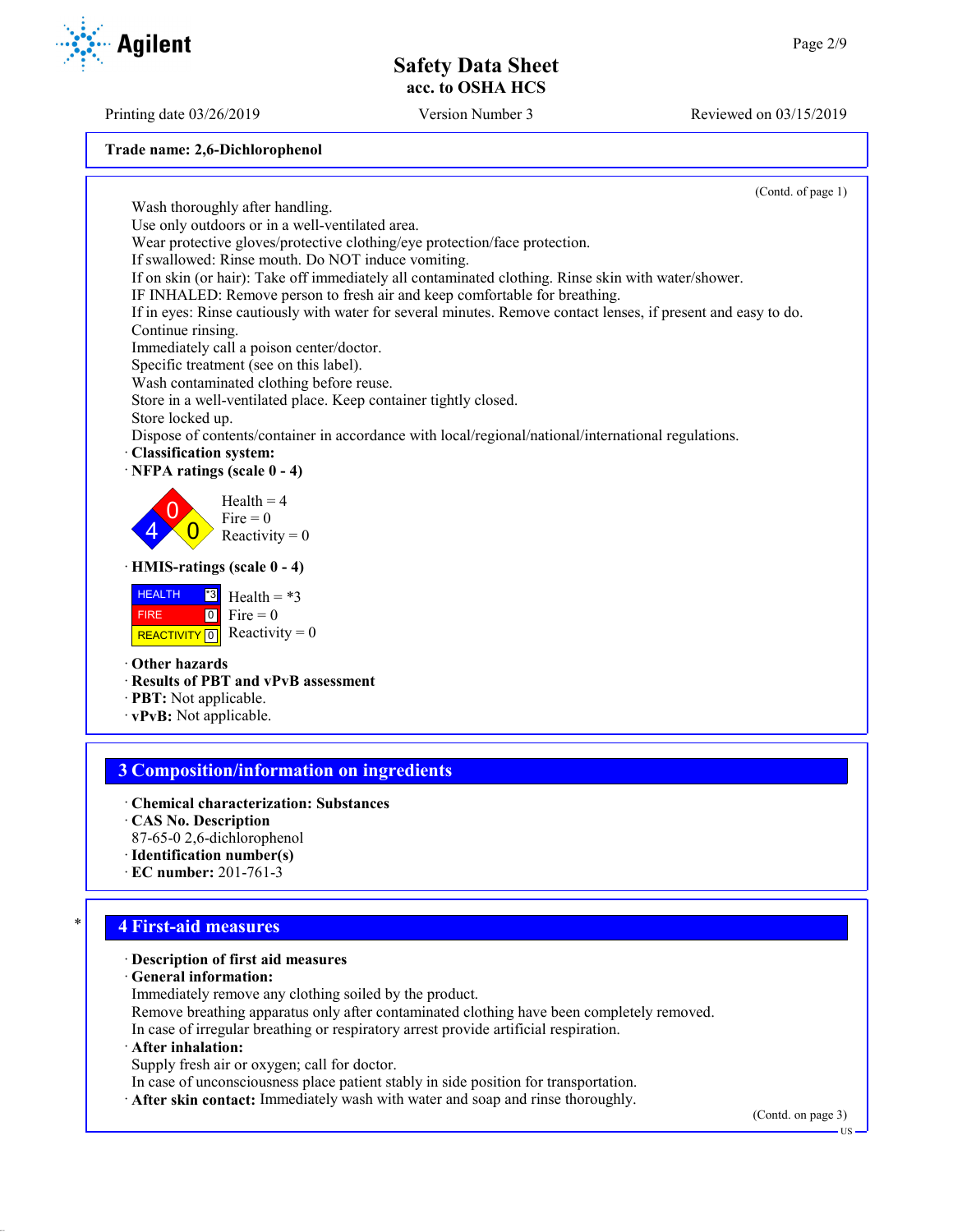Printing date 03/26/2019 Version Number 3 Reviewed on 03/15/2019

**Trade name: 2,6-Dichlorophenol**

(Contd. of page 2)

- · **After eye contact:** Rinse opened eye for several minutes under running water. Then consult a doctor.
- · **After swallowing:** If symptoms persist consult doctor.

· **Information for doctor:**

- · **Most important symptoms and effects, both acute and delayed** No further relevant information available.
- · **Indication of any immediate medical attention and special treatment needed**
- No further relevant information available.

## \* **5 Fire-fighting measures**

- · **Extinguishing media**
- · **Suitable extinguishing agents:** Use fire fighting measures that suit the environment.
- · **Special hazards arising from the substance or mixture**
- During heating or in case of fire poisonous gases are produced.
- · **Advice for firefighters**
- · **Protective equipment:** Mouth respiratory protective device.

#### \* **6 Accidental release measures**

| <b>Personal precautions, protective equipment and emergency procedures</b><br>Mount respiratory protective device. |                      |
|--------------------------------------------------------------------------------------------------------------------|----------------------|
| Wear protective equipment. Keep unprotected persons away.                                                          |                      |
| · Environmental precautions: Do not allow to enter sewers/ surface or ground water.                                |                      |
| · Methods and material for containment and cleaning up:                                                            |                      |
| Use neutralizing agent.                                                                                            |                      |
| Dispose contaminated material as waste according to item 13.                                                       |                      |
| Ensure adequate ventilation.                                                                                       |                      |
| · Reference to other sections                                                                                      |                      |
| See Section 7 for information on safe handling.                                                                    |                      |
| See Section 8 for information on personal protection equipment.                                                    |                      |
| See Section 13 for disposal information.                                                                           |                      |
| · Protective Action Criteria for Chemicals                                                                         |                      |
| $\cdot$ PAC-1:                                                                                                     |                      |
|                                                                                                                    | $8.8 \text{ mg/m}^3$ |
| $\cdot$ PAC-2:                                                                                                     |                      |
|                                                                                                                    | 97 mg/m $3$          |
| $·$ PAC-3:                                                                                                         |                      |
|                                                                                                                    | $580 \text{ mg/m}^3$ |

## \* **7 Handling and storage**

· **Handling:**

## · **Precautions for safe handling**

Thorough dedusting.

Ensure good ventilation/exhaustion at the workplace.

Open and handle receptacle with care.

· **Information about protection against explosions and fires:** Keep respiratory protective device available.

(Contd. on page 4) US

**Agilent**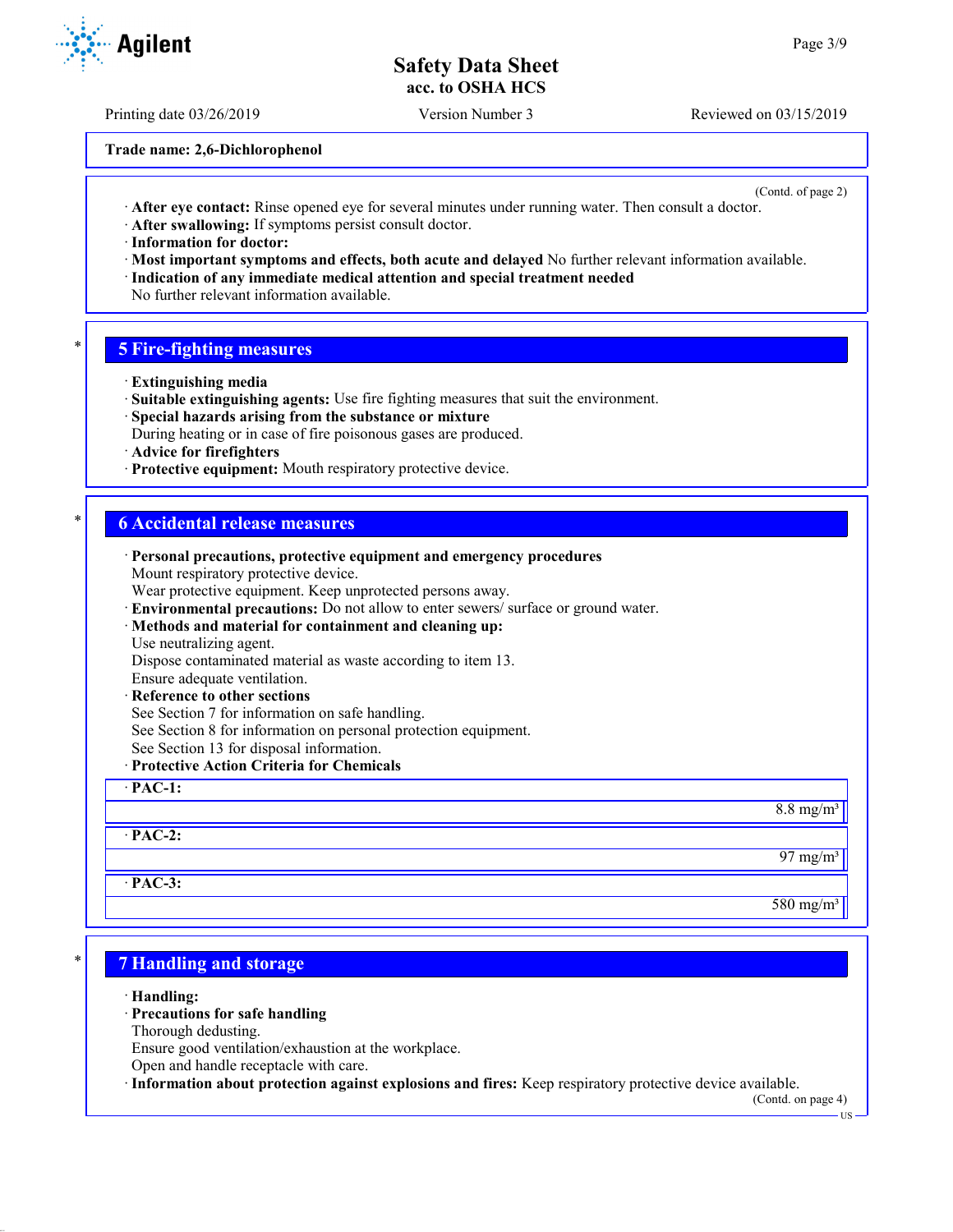Printing date 03/26/2019 Version Number 3 Reviewed on 03/15/2019

**Trade name: 2,6-Dichlorophenol**

(Contd. of page 3)

· **Conditions for safe storage, including any incompatibilities**

- · **Storage:**
- · **Requirements to be met by storerooms and receptacles:** No special requirements.
- · **Information about storage in one common storage facility:** Not required.
- · **Further information about storage conditions:** Keep receptacle tightly sealed.
- · **Specific end use(s)** No further relevant information available.

## \* **8 Exposure controls/personal protection**

- · **Additional information about design of technical systems:** No further data; see item 7.
- · **Control parameters**
- · **Components with limit values that require monitoring at the workplace:** Not required.
- · **Additional information:** The lists that were valid during the creation were used as basis.

#### · **Exposure controls**

- · **Personal protective equipment:**
- · **General protective and hygienic measures:**
- Keep away from foodstuffs, beverages and feed.
- Immediately remove all soiled and contaminated clothing.

Wash hands before breaks and at the end of work.

Store protective clothing separately.

Avoid contact with the eyes.

Avoid contact with the eyes and skin.

#### · **Breathing equipment:**

When used as intended with Agilent instruments, the use of the product under normal laboratory conditions and with standard practices does not result in significant airborne exposures and therefore respiratory protection is not needed.

Under an emergency condition where a respirator is deemed necessary, use a NIOSH or equivalent approved device/equipment with appropriate organic or acid gas cartridge.

#### · **Protection of hands:**

Although not recommended for constant contact with the chemicals or for clean-up, nitrile gloves 11-13 mil thickness are recommended for normal use. The breakthrough time is 1 hr. For cleaning a spill where there is direct contact of the chemical, butyl rubber gloves are recommended 12-15 mil thickness with breakthrough times exceeding 4 hrs. Supplier recommendations should be followed.

#### · **Material of gloves**

For normal use: nitrile rubber, 11-13 mil thickness

For direct contact with the chemical: butyl rubber, 12-15 mil thickness

The selection of the suitable gloves does not only depend on the material, but also on further marks of quality and varies from manufacturer to manufacturer.

#### · **Penetration time of glove material**

For normal use: nitrile rubber: 1 hour

For direct contact with the chemical: butyl rubber: >4 hours

· **Eye protection:**



Tightly sealed goggles

(Contd. on page 5)

US

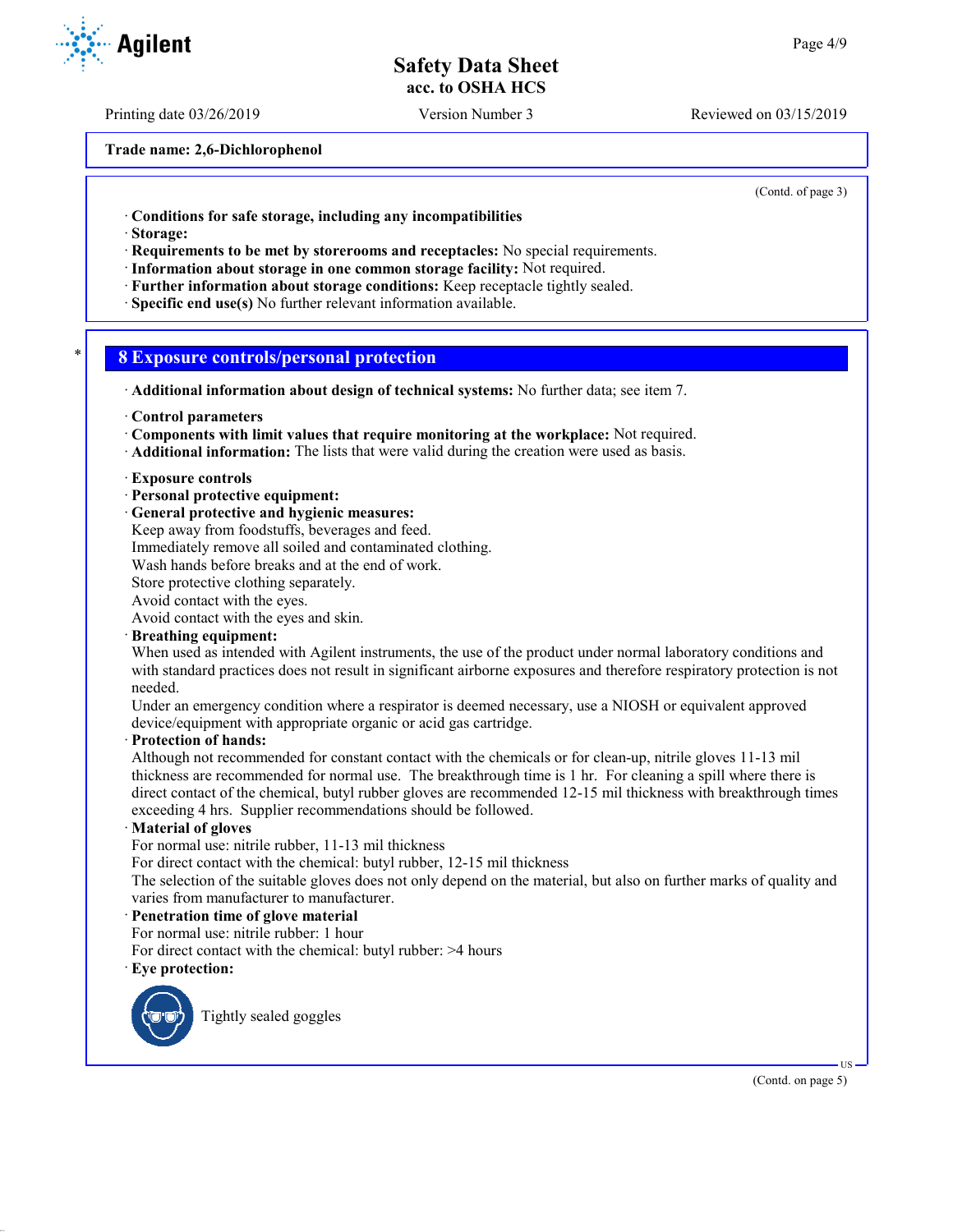Printing date 03/26/2019 Version Number 3 Reviewed on 03/15/2019

**Trade name: 2,6-Dichlorophenol**

(Contd. of page 4)

| · Information on basic physical and chemical properties    |                                               |
|------------------------------------------------------------|-----------------------------------------------|
| <b>General Information</b>                                 |                                               |
| · Appearance:<br>Form:                                     | Crystalline                                   |
| Color:                                                     | White                                         |
| · Odor:                                                    | Characteristic                                |
| Odor threshold:                                            | Not determined.                               |
| · pH-value:                                                | Not applicable.                               |
| Change in condition                                        |                                               |
| <b>Melting point/Melting range:</b>                        | 64-66 °C (147.2-150.8 °F)                     |
| <b>Boiling point/Boiling range:</b>                        | 218-220 °C (424.4-428 °F)                     |
| · Flash point:                                             | Not applicable.                               |
| · Flammability (solid, gaseous):                           | Product is not flammable.                     |
| · Decomposition temperature:                               | Not determined.                               |
| · Auto igniting:                                           | Not determined.                               |
| Danger of explosion:                                       | Product does not present an explosion hazard. |
| <b>Explosion limits:</b>                                   |                                               |
| Lower:                                                     | Not determined.                               |
| Upper:                                                     | Not determined.                               |
| · Vapor pressure:                                          | Not applicable.                               |
| $\cdot$ Density at 20 °C (68 °F):                          | 0.5 g/cm <sup>3</sup> (4.1725 lbs/gal)        |
| · Relative density                                         | Not determined.                               |
| · Vapor density                                            | Not applicable.                               |
| · Evaporation rate                                         | Not applicable.                               |
| · Solubility in / Miscibility with                         |                                               |
| Water:                                                     | Insoluble.                                    |
| · Partition coefficient (n-octanol/water): Not determined. |                                               |
| · Viscosity:                                               |                                               |
| Dynamic:                                                   | Not applicable.                               |
| Kinematic:                                                 | Not applicable.                               |
| <b>VOC</b> content:                                        | $0.00\%$                                      |
|                                                            | $0.0$ g/l / $0.00$ lb/gal                     |

# **10 Stability and reactivity**

· **Reactivity** No further relevant information available.

· **Chemical stability**

- · **Thermal decomposition / conditions to be avoided:** No decomposition if used according to specifications.
- · **Possibility of hazardous reactions** No dangerous reactions known.
- · **Conditions to avoid** No further relevant information available.

(Contd. on page 6)



US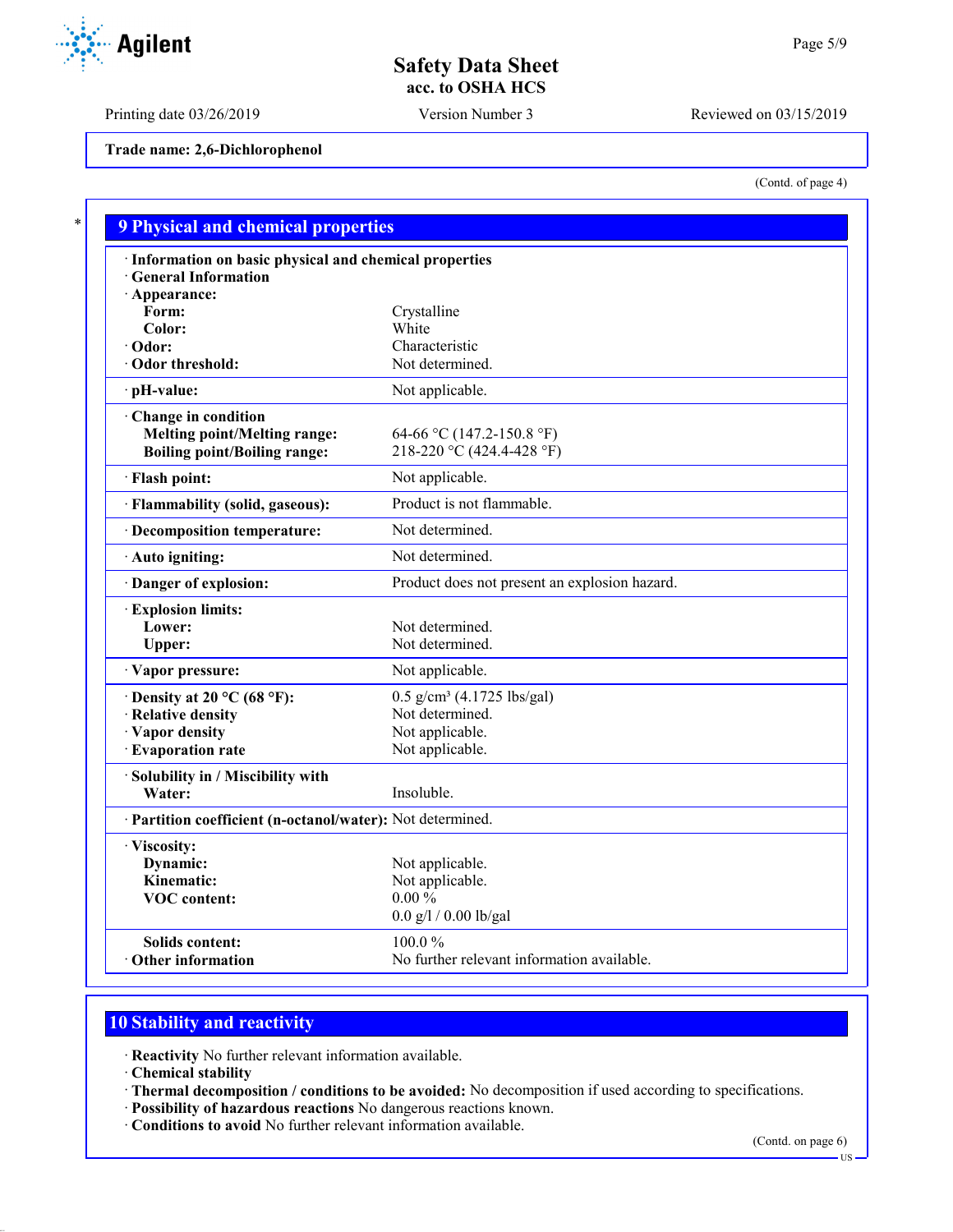Printing date 03/26/2019 Version Number 3 Reviewed on 03/15/2019

(Contd. of page 5)

**Trade name: 2,6-Dichlorophenol**

· **Incompatible materials:** No further relevant information available.

· **Hazardous decomposition products:** No dangerous decomposition products known.

# **11 Toxicological information**

· **Information on toxicological effects**

· **Acute toxicity:**

· **LD/LC50 values that are relevant for classification:**

**ATE (Acute Toxicity Estimate)**

Oral LD50 2,120 mg/kg (mouse)

Inhalative  $LC50/4$  h 0.5 mg/L

**87-65-0 2,6-dichlorophenol**

Oral LD50 2,120 mg/kg (mouse)

· **Primary irritant effect:**

· **on the skin:** No irritant effect.

· **on the eye:** Strong irritant with the danger of severe eye injury.

· **Sensitization:** No sensitizing effects known.

· **Additional toxicological information:**

· **Carcinogenic categories**

· **IARC (International Agency for Research on Cancer)**

· **NTP (National Toxicology Program)**

Substance is not listed.

· **OSHA-Ca (Occupational Safety & Health Administration)**

Substance is not listed.

## **12 Ecological information**

· **Toxicity**

· **Aquatic toxicity:** No further relevant information available.

- · **Persistence and degradability** No further relevant information available.
- · **Behavior in environmental systems:**
- · **Bioaccumulative potential** No further relevant information available.
- · **Mobility in soil** No further relevant information available.
- · **Additional ecological information:**

· **General notes:**

Water hazard class 2 (Self-assessment): hazardous for water

Do not allow product to reach ground water, water course or sewage system.

Must not reach bodies of water or drainage ditch undiluted or unneutralized.

Danger to drinking water if even small quantities leak into the ground.

- · **Results of PBT and vPvB assessment**
- · **PBT:** Not applicable.

· **vPvB:** Not applicable.

US



2B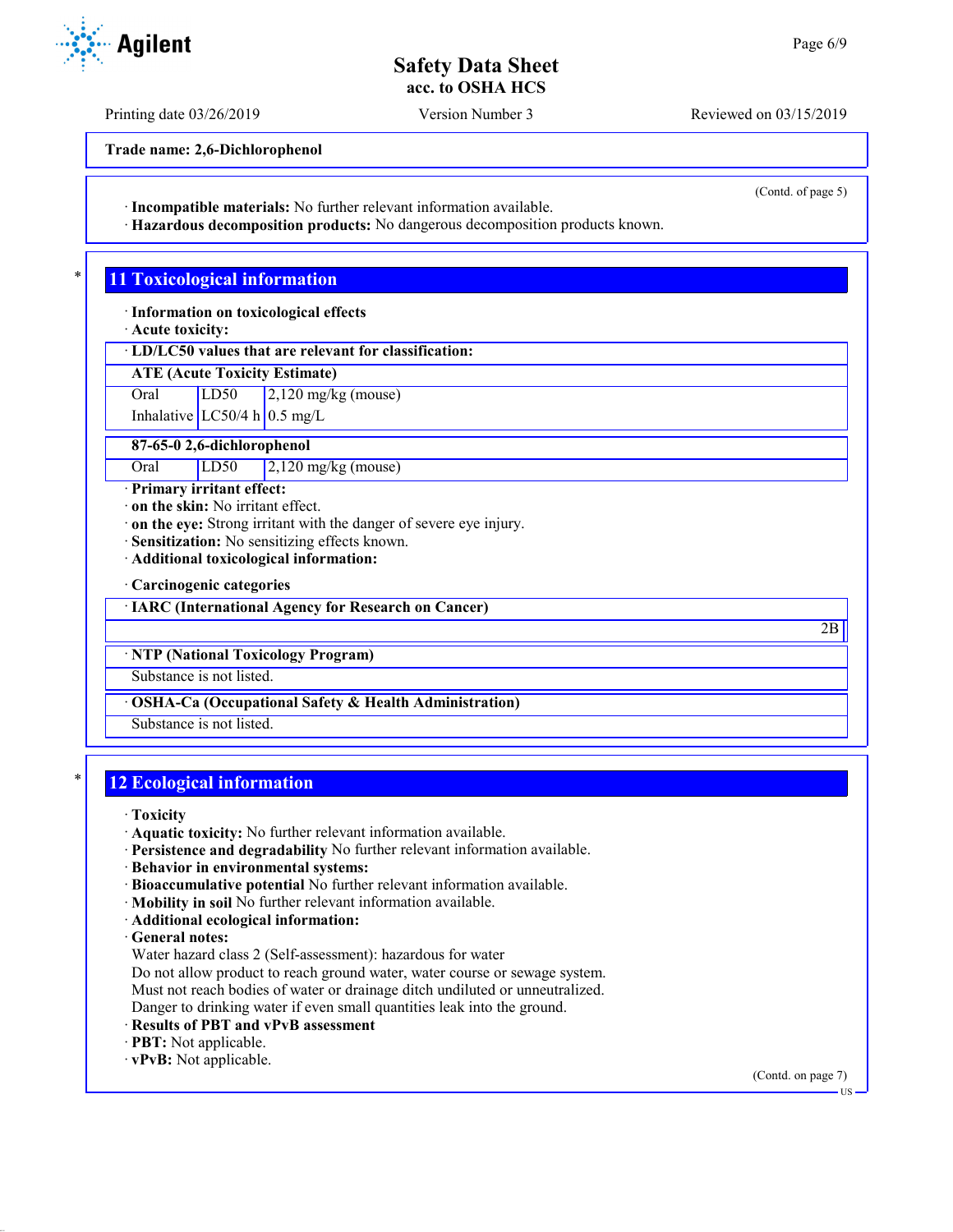Printing date 03/26/2019 Version Number 3 Reviewed on 03/15/2019

**Trade name: 2,6-Dichlorophenol**

· **Other adverse effects** No further relevant information available.

## **13 Disposal considerations**

· **Waste treatment methods**

· **Recommendation:**

Must not be disposed of together with household garbage. Do not allow product to reach sewage system.

· **Uncleaned packagings:**

· **Recommendation:** Disposal must be made according to official regulations.

| · UN-Number<br>· DOT, IMDG, IATA           | <b>UN2020</b>                      |  |
|--------------------------------------------|------------------------------------|--|
|                                            |                                    |  |
| · UN proper shipping name<br>$\cdot$ DOT   | Chlorophenols, solid               |  |
| · IMDG, IATA                               | CHLOROPHENOLS, SOLID               |  |
|                                            |                                    |  |
| · Transport hazard class(es)               |                                    |  |
| · DOT, IMDG, IATA                          |                                    |  |
|                                            |                                    |  |
| · Class                                    | 6.1 Toxic substances               |  |
| · Label                                    | 6.1A                               |  |
| · Packing group<br>· DOT, IMDG, IATA       | $\rm III$                          |  |
| · Environmental hazards:                   | Not applicable.                    |  |
| Special precautions for user               | Warning: Toxic substances          |  |
| · Danger code (Kemler):                    | 60                                 |  |
| · EMS Number:                              | $6.1 - 02$                         |  |
| · Stowage Category                         | $\overline{A}$                     |  |
| Transport in bulk according to Annex II of |                                    |  |
| <b>MARPOL73/78 and the IBC Code</b>        | Not applicable.                    |  |
| · Transport/Additional information:        |                                    |  |
| $\cdot$ DOT                                |                                    |  |
| · Quantity limitations                     | On passenger aircraft/rail: 100 kg |  |
|                                            | On cargo aircraft only: 200 kg     |  |
| · Hazardous substance:                     | 100 lbs, 45.4 kg                   |  |
| $\cdot$ IMDG                               |                                    |  |
| · Limited quantities (LQ)                  | $5$ kg                             |  |



(Contd. of page 6)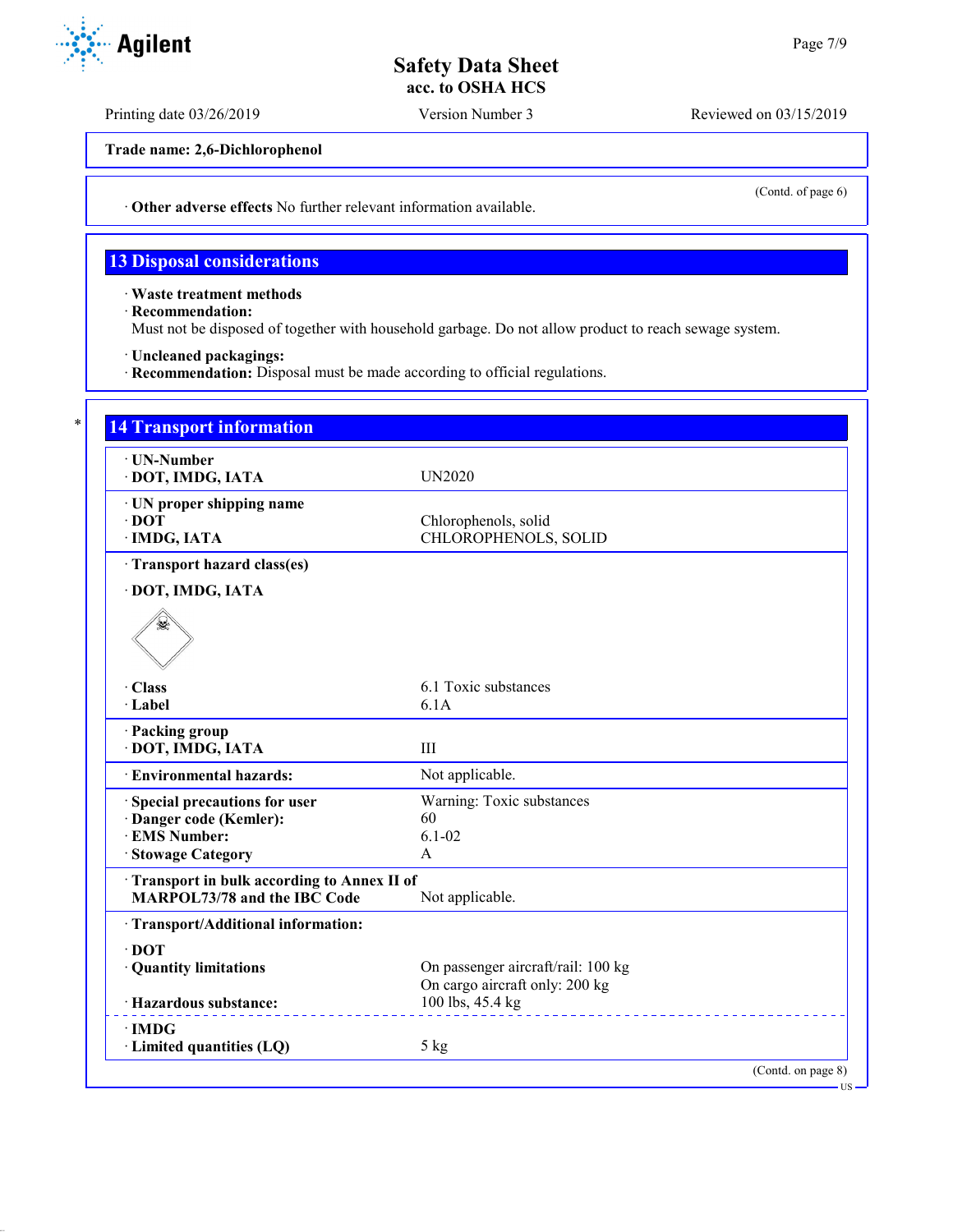Printing date 03/26/2019 Version Number 3 Reviewed on 03/15/2019

**Trade name: 2,6-Dichlorophenol**

|                                  | (Contd. of page 7)                                                                                             |
|----------------------------------|----------------------------------------------------------------------------------------------------------------|
| $\cdot$ Excepted quantities (EQ) | Code: E1<br>Maximum net quantity per inner packaging: 30 g<br>Maximum net quantity per outer packaging: 1000 g |
| · UN "Model Regulation":         | UN 2020 CHLOROPHENOLS, SOLID, 6.1, III                                                                         |

# **15 Regulatory information**

· **Safety, health and environmental regulations/legislation specific for the substance or mixture** · **Sara**

· **Section 355 (extremely hazardous substances):**

Substance is not listed.

· **Section 313 (Specific toxic chemical listings):**

Substance is listed.

· **TSCA (Toxic Substances Control Act):**

Substance is listed.

· **TSCA new (21st Century Act): (Substances not listed)**

 $87-65-0$  2,6-dichlorophenol

· **Proposition 65**

· **Chemicals known to cause cancer:**

Substance is not listed.

· **Chemicals known to cause reproductive toxicity for females:**

Substance is not listed.

· **Chemicals known to cause reproductive toxicity for males:**

Substance is not listed.

· **Chemicals known to cause developmental toxicity:**

Substance is not listed.

· **Carcinogenic categories**

· **EPA (Environmental Protection Agency)**

Substance is not listed.

· **TLV (Threshold Limit Value established by ACGIH)**

Substance is not listed.

· **NIOSH-Ca (National Institute for Occupational Safety and Health)**

Substance is not listed.

· **Chemical safety assessment:** A Chemical Safety Assessment has not been carried out.

## **16 Other information**

The information contained in this document is based on Agilent's state of knowledge at the time of preparation. No warranty as to its accurateness, completeness or suitability for a particular purpose is expressed or implied.

· **Department issuing SDS:** Document Control / Regulatory

· **Contact:** regulatory@ultrasci.com

· **Date of preparation / last revision** 03/26/2019 / 2